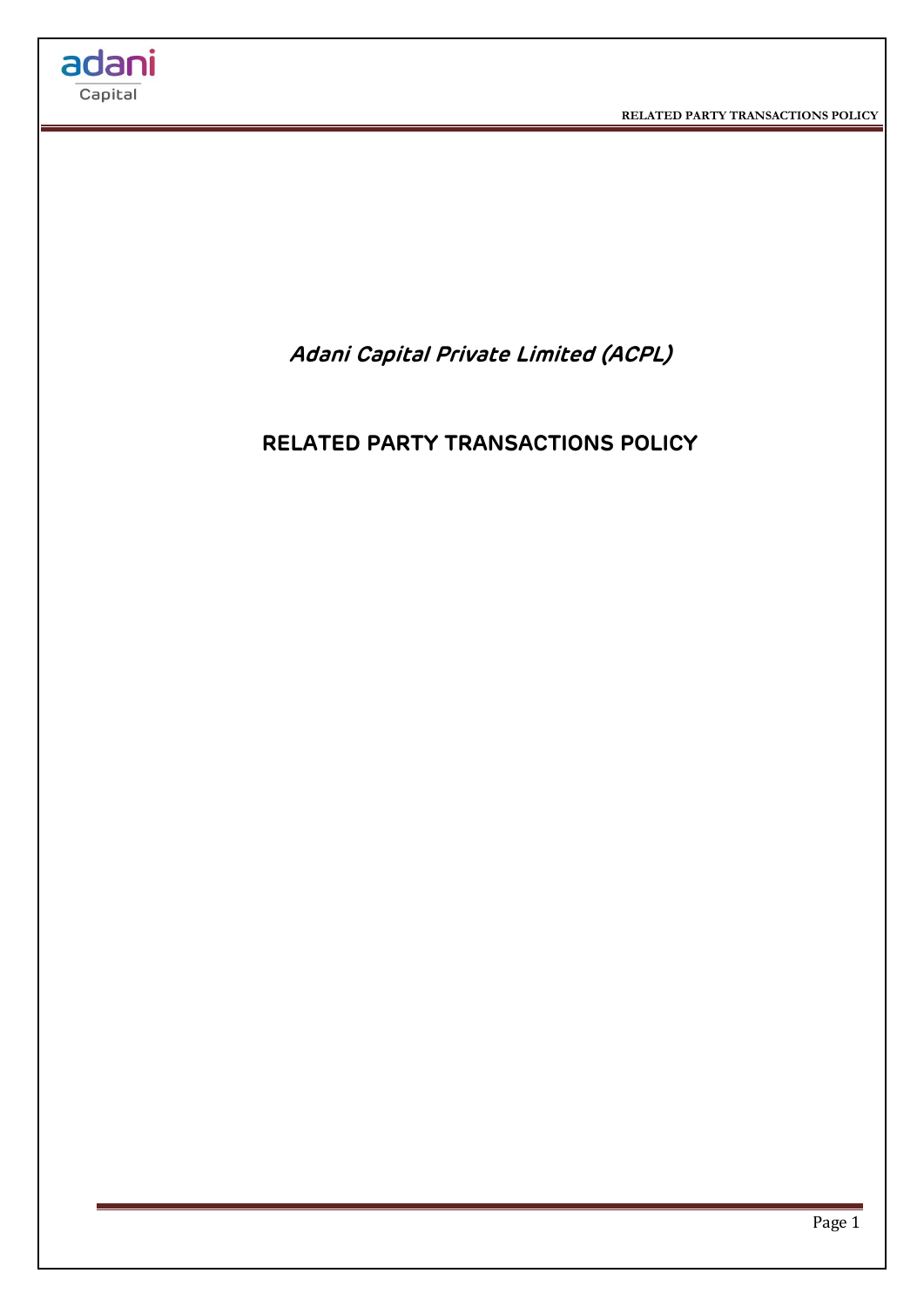**RELATED PARTY TRANSACTIONS POLICY** 

# **INTRODUCTION**

adani Capital

> The Board of Directors **("the Board")** of Adani Capital Private Limited **("the Company" or "ACPL")**, has adopted the following Related Party Transaction Policy **("Policy")** with regards to any contract or arrangement with a Related Party under the applicable provisions of the Companies Act, 2013 read with rules framed thereunder **(**the **"Act")** and RBI Corporate Governance Directions.

## **PURPOSE**

This Policy is framed as per the requirement of Section 188 and other applicable provisions of the Act and the rules framed thereunder and "Capital Companies –Corporate Governance Directions, issued by the Reserve Bank of India (RBI) and intend to ensure the proper approval and reporting of Transactions between the Company and its Related Parties. Such Transactions are appropriate only if they are in the best interest of the Company and its Members.

## **DEFINITIONS**

**"Turnover"**; as mentioned in the Companies Act, 2013

**"Arm's Length Transaction"** means a transaction between two Related Parties that is conducted as if they were unrelated, so that there is no conflict of interest;

**"Associate"** means an enterprise in which the Company has a significant influence, but which is not a subsidiary company of the Company having such influence and includes a joint venture company and the term "Associate Company" shall be interpreted accordingly. For the purpose of this definition, "Significant Influence" means control of at least twenty percent of total share capital, or of business decisions under an agreement.

**"Audit Committee"** or **"Committee"** means Committee of Board of Directors of the Company constituted under provisions of the Companies Act, 2013;

**"Board"** means Board of Directors of the Company;

**"Company Secretary"** means a person who is appointed by the Company to perform the functions of the Company Secretary under provisions of the Companies Act, 2013;

**"Key Managerial Personnel"** means –

- (a) the Chief Executive Officer or the Managing Director or the Manager;
- (b) the Company Secretary;
- (c) the Whole Time Director(s);
- (d) the Chief FinancialOfficer;
- (e) such other officer as may be prescribed under Section 2(51) of the Companies Act, 2013.
- (f)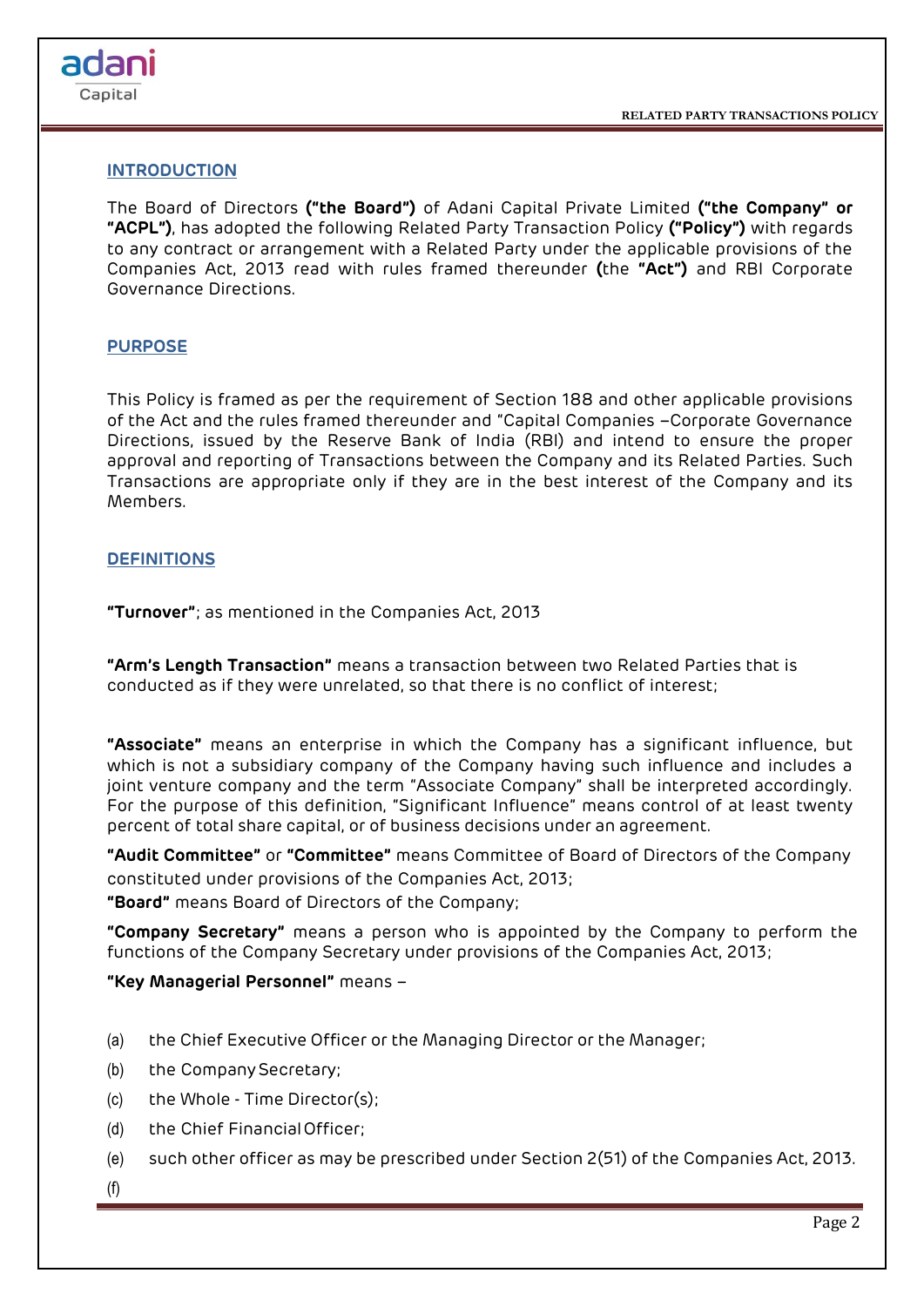

**"Material Related Party Transaction"** means a transaction with a Related Party in relation to

- i. sale, purchase or supply of any goods or materials, directly or through appointment of agent amounting to 10% or more of the Turnover of the Company or Rs. 100 crores, whichever is lower; or
- ii. selling or otherwise disposing of, or buying, property of any kind directly or through appointment of agent, amounting to 10% or more of Net Worth of the Company or Rs. 100 crores, whichever is lower; or
- iii. leasing of property of any kind amounting to 10% or more of the Net Worth of the Company or 10% of the Turnover of the Company or Rs. 100 crore, whichever is lower; or
- iv. availing or rendering of any services, directly or through appointment of agent, amounting to 10% or more of the Turnover of the Company or Rs. 50 crore, whichever is lower, or
- v. appointment to any office or place of profit in the Company, its subsidiary company or associate company at a monthly remuneration exceeding Rs. 2.5 lakhs; or
- vi. underwriting the subscription of any securities or derivatives thereof, of the Company exceeding 1% of the Net Worth.

**"Net worth"** means net worth of the Company computed in accordance with Section 2(57) of the Companies Act, 2013 based on the Audited Financial Statements of the preceding Financial Year;

**"Policy"** means Related Party Transaction Policy;

"**Related Party**" means - person prescribed under Section 2(76) of the Companies Act, 2013;

**"Specified Related Party Transaction"** means transaction with a Related Party if the transaction(s) to be entered into, other than transactions entered into by the Company in its ordinary course of business and the same are on an arm's length basis, is in relation to—

- (a) sale, purchase or supply of any goods or materials;
- (b) selling or otherwise disposing of, or buying, property of any kind;
- (c) leasing of property of any kind;

–

adani Capital

- (d) availing or rendering of any services;
- (e) appointment of any agent for purchase or sale of goods, materials, services or property;
- (f) such related party's appointment to any office or place of profit in the company, its subsidiary company or associate company; and
- (g) underwriting the subscription of any securities or derivatives thereof, of the company.

"**Related Party Transaction**" means any transactions directly or indirectly with Related Parties and it also includes Transactions as specified under clause (a) to (g) of sub-section (1) of Section 188 of the Companies Act, 2013;

**"Relative"** means relative as defined under Section 2(77) of the Companies Act, 2013 and includes anyone who is related to another in any of the following manner –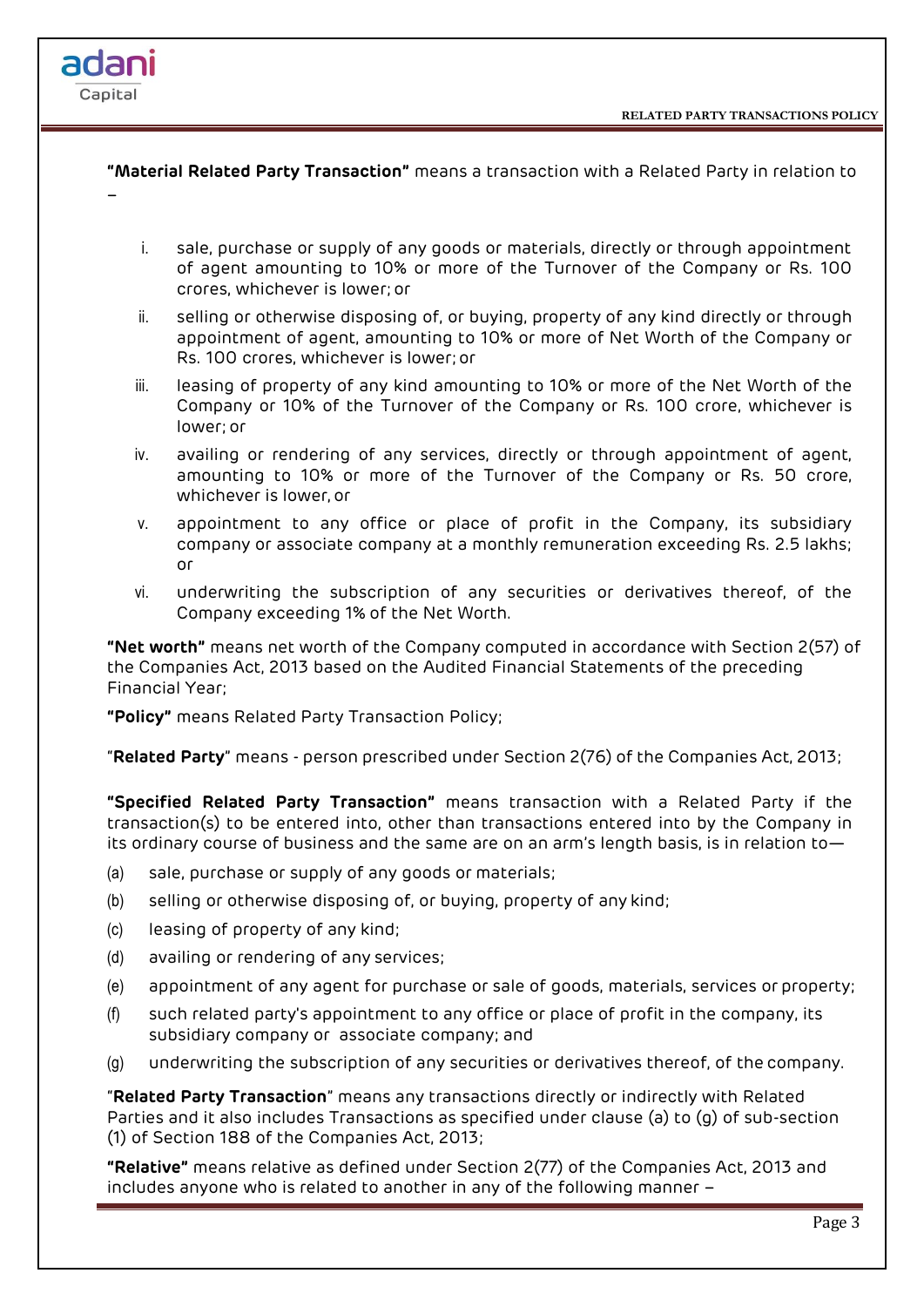

- (a) they are members of a Hindu Undivided Family ;
- (b) they are husband and wife ;
- (c) father (including step-father)
- (d) mother (including step-mother)
- (e) son (including step-son)
- (f) son's wife

adani Capital

- (g) daughter
- (h) daughter's husband
- (i) brother ( including step-brother); or
- (j) sister (including step-sister)

**"Transaction"** with a Related Party shall be construed to include any contract or arrangement or transaction, whether single or as a group of transaction and for the purpose of applying thresholds laid down in this Policy it shall include previous transaction(s) during the financial year with the said Related Party.

# **APPROVAL OF TRANSACTION**

# **Approval of the Audit Committee**

All Related Party Transactions must be reported to the Audit Committee/ Board and referred for prior approval by the Committee. Where any Director is considered interested in any transaction with Related Party, such Director shall not be present at the meeting during discussions and voting on the subject matter of the resolution relating to such transaction.

To review a Related Party Transaction, the Committee will be provided with all relevant material information of the Related Party Transaction, including the terms of the transaction, the business purpose of the transaction, the benefits to the Company and to the Related Party, and any other relevant matters. In determining whether to approve a Related Party Transaction, the Committee will consider the factors provided in the Companies Act, 2013.

The Audit Committee may make omnibus approval for related party transactions which are repetitive in nature subject to the following conditions:

- The Audit Committee shall satisfy itself on the need for omnibus approval and that such approval is in the interest of the Company;
- The omnibus approval shall contain the name of the related party(ies), nature and duration of the transaction, maximum amount of transaction that can be entered into, the indicative base price or current contracted price and the formula for variation in the price, if any, and such other conditions, as the Audit Committee may deem fit;

Provided that where the need for related party transaction cannot be foreseen and aforesaid details are not available, Audit Committee may make omnibus approval for such transactions subject to their value not exceeding INR 1 crore per transaction.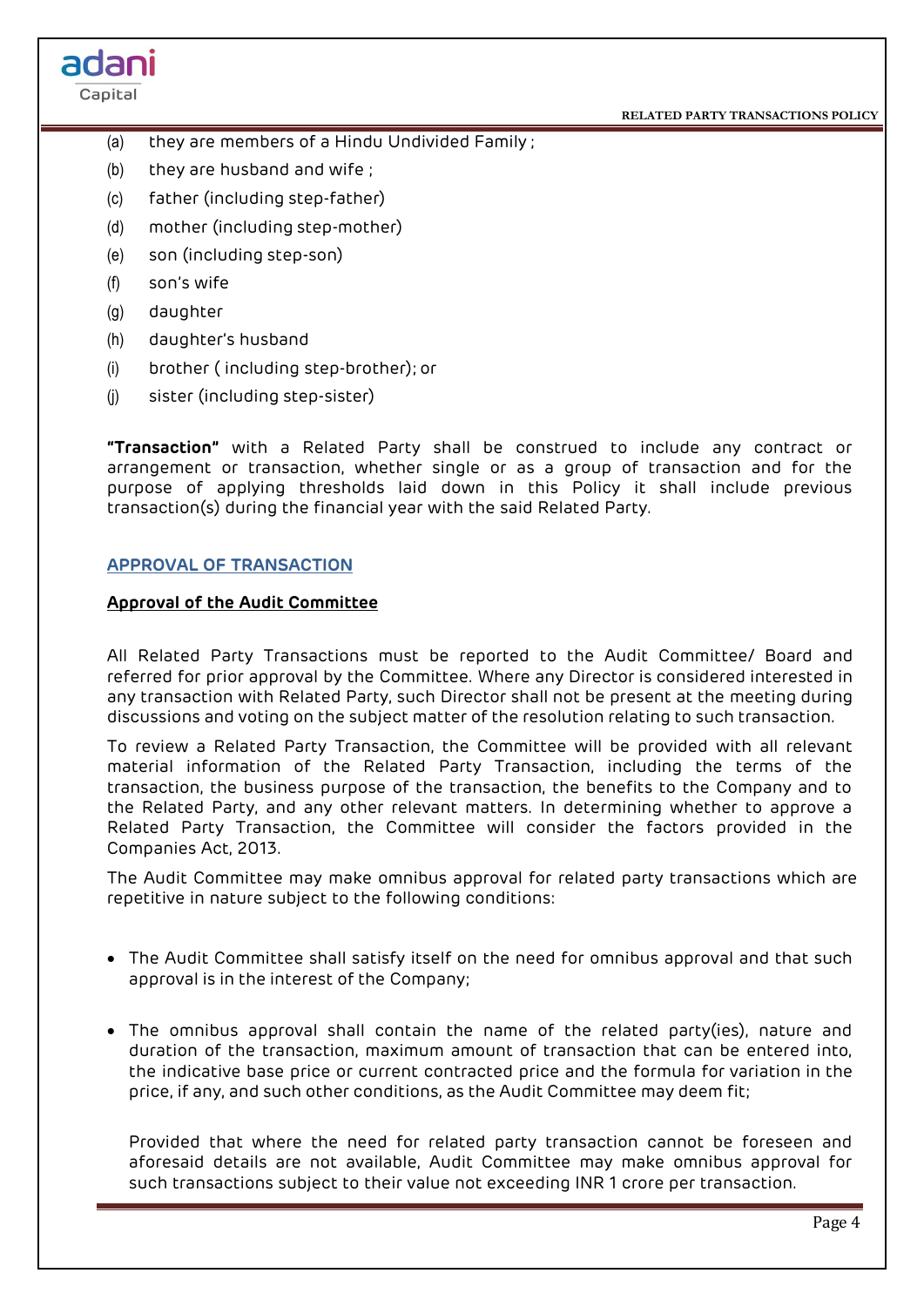

- Omnibus approval shall be valid for a period not exceeding 1 (One) Financial Year and shall require fresh approval after the expiry of such Financial Year;
- Omnibus approval shall not be made for transactions in respect of selling or disposing of the undertaking of the Company.
- The Audit Committee shall review the related party transactions entered into by the Company, from time to time, pursuant to each of the omnibus approval;

## **Approval of the Board of Directors of the Company**

adani

Capital

In case any related party transactions are referred by the Committee to the Board for its approval due to the transaction being (i) not in the ordinary course of business, or (ii) not at an arm's length price, the Board will consider such factors as, nature of the transaction, material terms, the manner of determining the pricing and the business rationale for entering into such transaction. On such consideration, the Board may approve the transaction or may require such modifications to transaction terms as it deems appropriate under the circumstances. Any member of the Board who has any interest in any related party transaction will rescue himself and abstain from discussion and voting on the approval of the related party transaction

#### **Approval of the Shareholders of the Company**

If a related party transaction is (i) a material transaction or (ii) not in the ordinary course of business, or not at arm's length price and exceeds certain thresholds prescribed under the Companies Act, 2013, it shall require shareholders' approval. In such a case, any member of the Company who is a related party, shall not vote on resolution passed for approving such related party transaction.

# **IDENTIFICATION OF RELATED PARTIES**

Every Director and Key Managerial Personnel is responsible to declare any person or entity that would be regarded as Related Party for the Company in accordance with this Policy on account of his/her being Director or Key Managerial Personnel of the Company. Such declaration shall include disclosure of his/her (and his/her relative's) concern or interest in any company or companies or bodies corporate, firms or such other association of individuals which shall include the shareholding, directorship, membership, partnership, etc.

#### **IDENTIFICATION OF POTENTIAL RELATED PARTY TRANSACTIONS**

Every officer of the Company entrusted with the authority to enter into any transaction shall be responsible for providing notice to the Board or Audit Committee, through the Company Secretary Department of the Company of any potential Related Party Transaction involving the Company. The Board / Audit Committee, through the Company Secretary